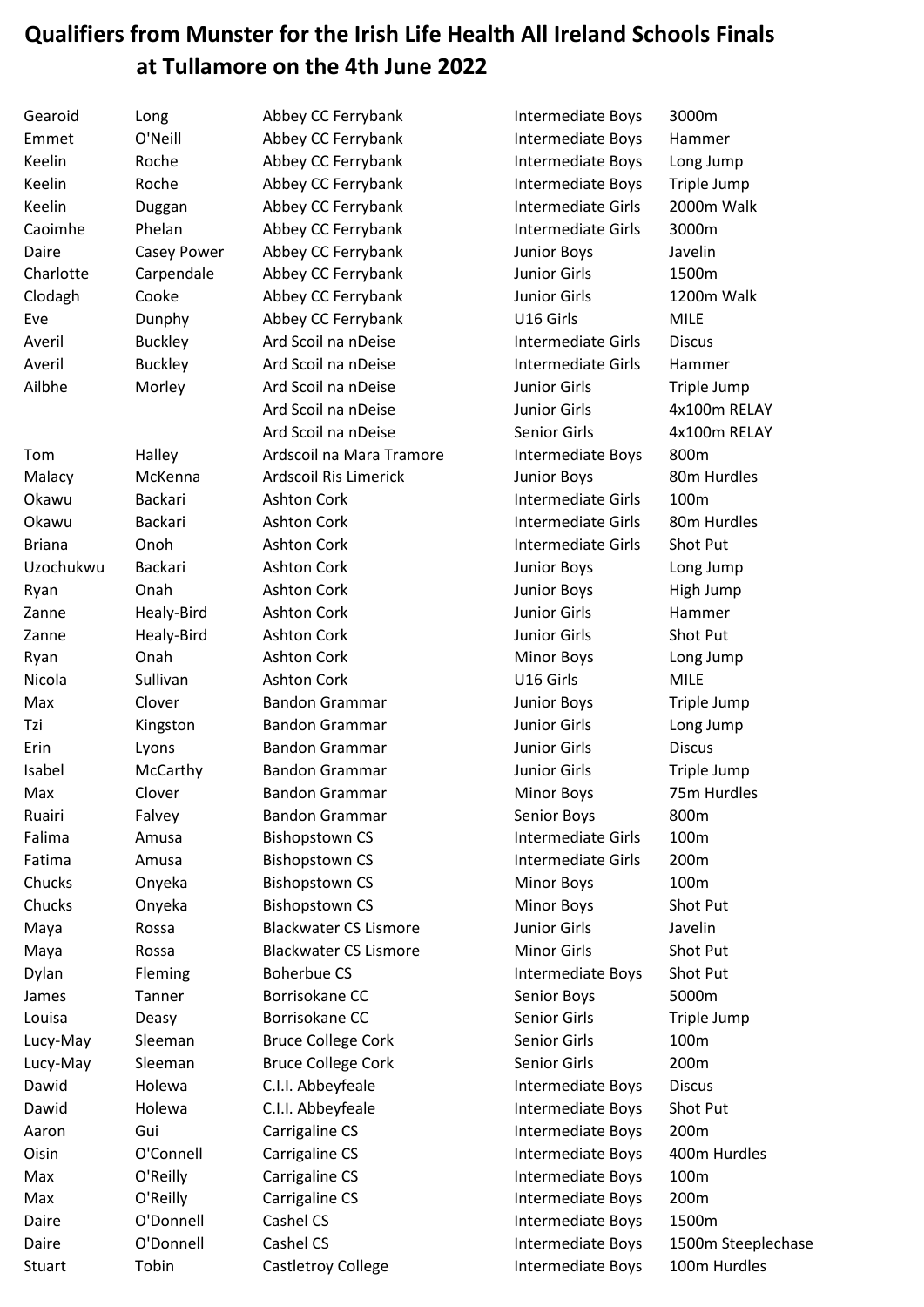| Victoria  | Amidamaen      | <b>Castletroy College</b> | <b>Intermediate Girls</b> | 300m          |
|-----------|----------------|---------------------------|---------------------------|---------------|
| Sarah     | O'Halloran     | <b>Castletroy College</b> | <b>Junior Girls</b>       | 800m          |
| Destiny   | Lawal          | <b>Castletroy College</b> | <b>Minor Girls</b>        | 100m          |
| Darragh   | Murphy         | <b>Castletroy College</b> | Senior Boys               | 200m          |
| Sarah     | Hosey          | Castletroy College        | Senior Girls              | 1500m         |
| Debbie    | Lawal          | <b>Castletroy College</b> | Senior Girls              | 200m          |
| Mathew    | Herbert        | <b>CBC Cork</b>           | <b>Junior Boys</b>        | 80m Hurdles   |
| Mathew    | Herbert        | <b>CBC Cork</b>           | <b>Junior Boys</b>        | Long Jump     |
| Sean      | Carmody        | <b>CBC Cork</b>           | Senior Boys               | 110m Hurdle   |
| Sean      | Cramody        | <b>CBC Cork</b>           | Senior Boys               | 400m Hurdle   |
| Odhran    | O'Sullivan     | <b>CBC Cork</b>           | U16 Boys                  | <b>MILE</b>   |
| Tom       | Feerick        | <b>CBS Dungarvan</b>      | Intermediate Boys         | <b>Discus</b> |
| Tom       | Feerick        | <b>CBS Dungarvan</b>      | Intermediate Boys         | High Jump     |
| Robert    | Troy           | <b>Charleville CBS</b>    | Intermediate Boys         | 1500m Steep   |
| Tiffany   | Nwaedozie      | Christ King Cork          | <b>Minor Girls</b>        | 100m          |
| Tiffany   | Nwaedozie      | Christ King Cork          | <b>Minor Girls</b>        | Long Jump     |
| Eadaoin   | Towey          | Col an Chraoibhin         | <b>Intermediate Girls</b> | Hammer        |
| Diarmuid  | Towey          | Col an Chraoibhin         | <b>Junior Boys</b>        | Hammer        |
| Timmy     | Colbert        | Col an Chroi Naofa        | Intermediate Boys         | Javelin       |
| Aoife     | Martin         | Col an Chroi Naofa        | <b>Junior Girls</b>       | 1200m Walk    |
| Conor     | Callinan       | Col an Chroi Naofa        | Senior Boys               | 110m Hurdle   |
| Conor     | Callinan       | Col an Chroi Naofa        | Senior Boys               | Pole Vault    |
|           |                | Col Choilm Ballincollig   | Intermediate Girls        | 4x100m REL    |
| Aisling   | Cussen         | Col Choilm Ballincollig   | <b>Junior Girls</b>       | High Jump     |
| Caoimhe   | Daly           | Col Choilm Ballincollig   | <b>Junior Girls</b>       | Long Jump     |
| Daniela   | Puspure        | Col Choilm Ballincollig   | <b>Junior Girls</b>       | Javelin       |
| Daniela   | Puspure        | Col Choilm Ballincollig   | Junior Girls              | Shot Put      |
|           |                | Col Choilm Ballincollig   | <b>Junior Girls</b>       | 4x100m REL    |
| Chinwendu | Oji            | Col Chriost Ri Cork       | <b>Junior Boys</b>        | 100m          |
|           |                | Col Chriost Ri Cork       | <b>Junior Boys</b>        | 4x100m REL    |
|           |                | Col Chriost Ri Cork       | Senior Boys               | 4 x 400m RE   |
| Alan      | Gladysz        | Col Mhicil CBS Limerick   | Intermediate Boys         | 400m Hurdle   |
| Azuolas   | Varnele        | <b>Col Mhuire Thurles</b> | Senior Boys               | Hammer        |
| Josh      | Fitzgerald     | Col Muire Crosshaven      | Intermediate Boys         | Pole Vault    |
| Praise    | Wenegieme      | Col Muire Crosshaven      | Intermediate Boys         | 100m          |
| Praise    | Wenegieme      | Col Muire Crosshaven      | Intermediate Boys         | 400m          |
|           |                | Col Muire Crosshaven      | Intermediate Boys         | 4x100m REL    |
| Glory     | Wenegieme      | Col Muire Crosshaven      | Senior Boys               | 100m          |
|           |                | Col Muire Crosshaven      | Senior Boys               | 4x100m REL    |
| Louise    | O'Mahony       | <b>Col Muire Ennis</b>    | <b>Intermediate Girls</b> | 3000m         |
| Hayley    | <b>Barrett</b> | <b>Col Muire Ennis</b>    | <b>Junior Girls</b>       | 800m          |
| Emily     | Singleton      | <b>Col Muire Ennis</b>    | <b>Minor Girls</b>        | 800m          |
| Leanne    | Healy          | <b>Col Muire Ennis</b>    | Senior Girls              | Javelin       |
| Ella      | Collins        | Col na Toirbhirte Bandon  | Intermediate Girls        | 1500m Steep   |
| Aoife     | Tuthill        | Col na Toirbhirte Bandon  | Intermediate Girls        | 2000m Walk    |
| Ruby      | <b>Cummins</b> | Col na Toirbhirte Bandon  | <b>Minor Girls</b>        | 75m Hurdles   |
| Ruby      | <b>Cummins</b> | Col na Toirbhirte Bandon  | <b>Minor Girls</b>        | Shot Put      |
| Jane      | <b>Buckley</b> | Col na Toirbhirte Bandon  | <b>Senior Girls</b>       | 3000m         |
| Lily Anne | OMeara         | Col Phobail Ros Cre       | <b>Minor Girls</b>        | Long Jump     |
| Sean      | Lawton         | Col Pobail Bantry         | Intermediate Boys         | 3000m         |
|           |                | Crescent Col Comp SJ      | Intermediate Boys         | 4x100m REL    |
| Emma      | Ni Neill       | <b>CTI Clonmel</b>        | <b>Intermediate Girls</b> | Long Jump     |
| Emma      | Ni Neill       | <b>CTI Clonmel</b>        | Intermediate Girls        | Triple Jump   |
| Ivy       | Nic Thomais    | <b>CTI Clonmel</b>        | <b>Junior Girls</b>       | 1200m Walk    |
| Conor     | Golden         | <b>DLS Waterford</b>      | Intermediate Boys         | 100m Hurdle   |
| Aidan     | <b>Burke</b>   | <b>DLS Waterford</b>      | Senior Boys               | 1500m         |

Long Jump 110m Hurdles 400m Hurdles ys 1500m Steeplechase 110m Hurdles rls 4x100m RELAY 4x100m RELAY 4x100m RELAY 4 x 400m RELAY ys 400m Hurdles ys 4x100m RELAY 4x100m RELAY rls 1500m Steeplechase rls 2000m Walk 75m Hurdles ys 4x100m RELAY rls Triple Jump ys 100m Hurdles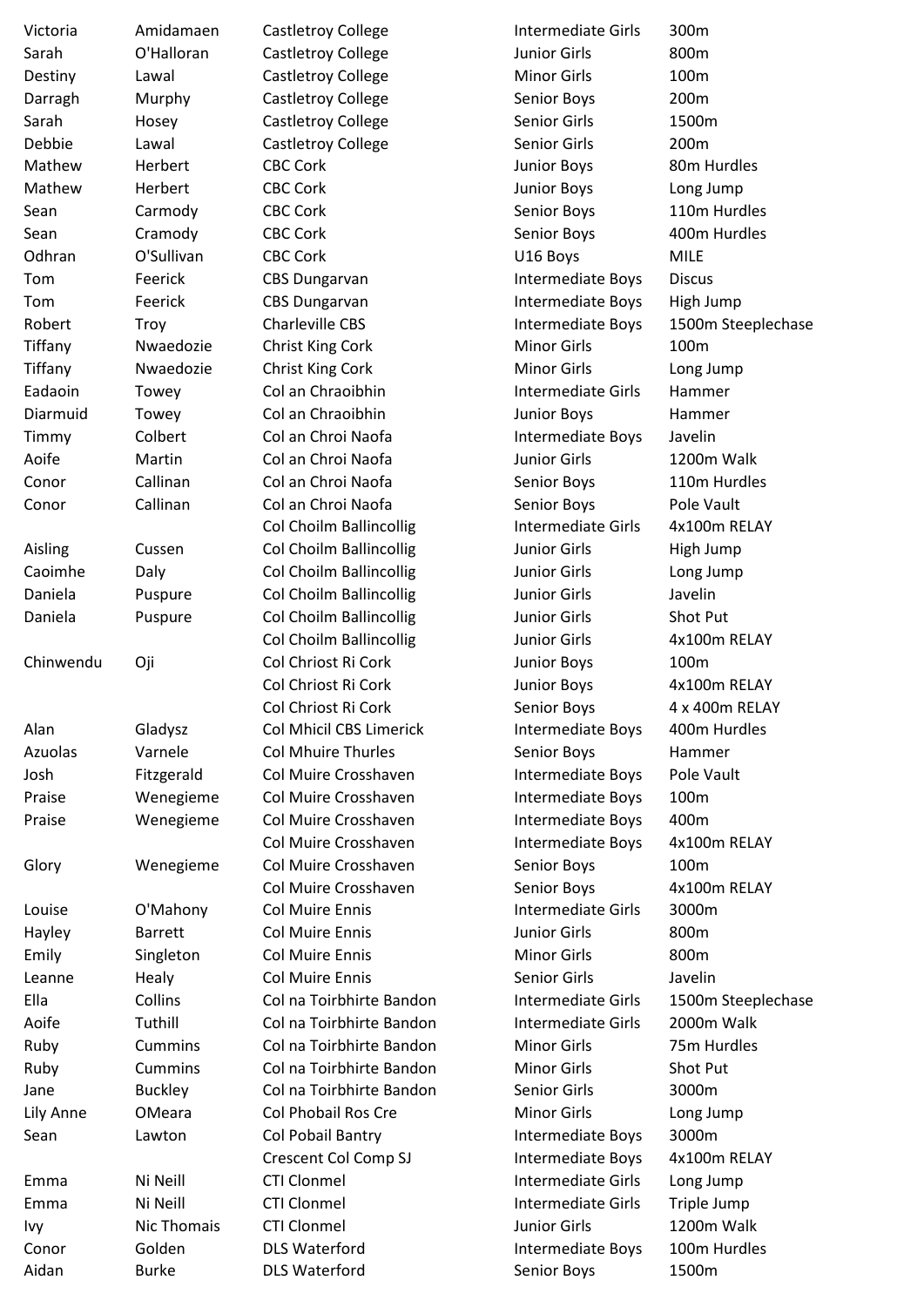| Danny        | Hagan         | <b>DLS Waterford</b>          | Senior Boys               | Pole Vault         |
|--------------|---------------|-------------------------------|---------------------------|--------------------|
| Leo          | Murray        | Douglas CS Cork               | Junior Boys               | 1500m              |
| Promise      | Jolaosho      | Ennis CC / GC an Chlair       | <b>Junior Boys</b>        | 200m               |
| <b>Neasa</b> | Ni Ainifein   | Ennis CC / GC an Chlair       | Senior Girls              | 1500m              |
| Oisin        | O'Muiri       | Gaelcholaiste Chiarrai        | Senior Boys               | 5000m              |
| Leah         | Maloney       | Gaelcholaiste Luimnigh        | Intermediate Girls        | 80m Hurdles        |
| Leah         | Maloney       | Gaelcholaiste Luimnigh        | Intermediate Girls        | Long Jump          |
| Alex         | <b>Neff</b>   | GC Charraig Ui Leighin        | Intermediate Boys         | Pole Vault         |
| Natalie      | Golka         | <b>GC Mhuire AG Cork</b>      | <b>Junior Girls</b>       | 200m               |
| Natalia      | Golka         | <b>GC Mhuire AG Cork</b>      | <b>Junior Girls</b>       | 75m Hurdles        |
| Padraic      | Hassett       | <b>Glenstal Abbey School</b>  | Senior Boys               | 100m               |
| Padraic      | Hassett       | <b>Glenstal Abbey School</b>  | Senior Boys               | 200m               |
| Jack         | Cullen        | Hamilton HS Bandon            | Senior Boys               | Javelin            |
| Eimear       | Galvin        | Hazelwood Col Dromcollogher   | Intermediate Girls        | 300m Hurdles       |
| Callum       | Keating       | Hazelwood Col Dromcollogher   | Senior Boys               | Shot Put           |
| Robert       |               | <b>JTB CS Hospital</b>        |                           | Hammer             |
|              | Joy           |                               | Junior Boys               |                    |
| Robert       | Joy O'Regan   | <b>JTB CS Hospital</b>        | <b>Minor Boys</b>         | Shot Put           |
| Gerard       | Dunne         | Kilrush CS                    | <b>Intermediate Boys</b>  | 3000m              |
| Clara        | Miniter       | Kilrush CS                    | <b>Intermediate Girls</b> | Shot Put           |
| Sam          | Kiely         | Kinsale CS                    | Intermediate Boys         | 400m               |
| Claire       | Crowley       | Kinsale CS                    | Intermediate Girls        | 3000m              |
| Katie        | O'Regan       | Kinsale CS                    | Senior Girls              | 100m               |
|              |               | Laure Hill Secondary FCJ      | Senior Girls              | 4x300m RELAY       |
| Jack         | Crowley       | <b>Limerick ETSS</b>          | <b>Junior Boys</b>        | 800m               |
| Muireann     | Duffy         | Loreto Clonmel                | Senior Girls              | 1500m              |
| Rachel       | O'Flynn       | Loreto Fermoy                 | Junior Girls              | 1500m              |
| Cathal       | Murphy        | Mercy Mounthawk Tralee        | Intermediate Boys         | Javelin            |
| Ryne         | Yebanez       | Mercy Mounthawk Tralee        | Intermediate Boys         | Long Jump          |
| Bao          | Foley         | Mercy Mounthawk Tralee        | Junior Boys               | Long Jump          |
| Bao          | Foley         | <b>Mercy Mounthawk Tralee</b> | <b>Junior Boys</b>        | High Jump          |
|              |               | Mercy Mounthawk Tralee        | <b>Junior Boys</b>        | 4x100m RELAY       |
| Lucy         | Mulgrew       | <b>Mercy Mounthawk Tralee</b> | <b>Junior Girls</b>       | Long Jump          |
| Niamh        | O'Shea        | <b>Mercy Mounthawk Tralee</b> | <b>Junior Girls</b>       | <b>Discus</b>      |
|              |               | Mercy Mounthawk Tralee        | <b>Minor Boys</b>         | 4x100m RELAY       |
| Amanda       | Duyile        | Mercy Mounthawk Tralee        | <b>Minor Girls</b>        | 75m Hurdles        |
| Tadhg        | Galvin        | Mercy Mounthawk Tralee        | Senior Boys               | 400m Hurdles       |
| Rebecca      | Falvey        | Mercy Mounthawk Tralee        | Senior Girls              | 800m               |
| Aine         | O'Shea        | Mercy Mounthawk Tralee        | Senior Girls              | <b>Discus</b>      |
| KirbyAnne    | Ryan          | Mercy Mounthawk Tralee        | Senior Girls              | <b>Discus</b>      |
| KirbyAnne    | Ryan          | Mercy Mounthawk Tralee        | Senior Girls              | Shot Put           |
| Maeve        | O'Neill       | MICC Dunmanway                | Senior Girls              | 1500m              |
| Maeve        | O'Neill       | MICC Dunmanway                | Senior Girls              | 800m               |
| Joel         | Joseph        | <b>Midleton CBS</b>           | Intermediate Boys         | Long Jump          |
| Alex         | Jaworski      | <b>Midleton CBS</b>           | <b>Minor Boys</b>         | Long Jump          |
| Oscar        | Smiddy        | <b>Midleton CBS</b>           | <b>Minor Boys</b>         | 75m Hurdles        |
| George       | Alamu         | <b>Midleton CBS</b>           | Senior Boys               | High Jump          |
| Olive        | <b>Burger</b> | Mount Mercy Cork              | <b>Junior Girls</b>       | Pole Vault         |
| Una          | <b>Brice</b>  | Mount Mercy Cork              | Senior Girls              | Pole Vault         |
| Doireann     | Ni hlci       | <b>MS San Nioclas Ring</b>    | Intermediate Girls        | 2000m Walk         |
|              |               |                               |                           |                    |
| Joseph       | Bamidele      | Nagle CC Cork                 | Senior Boys               | Shot Put           |
| Annabelle    | Walsh         | Newtown School                | Intermediate Girls        | High Jump          |
| Flobater     | Fares         | North Monastery Cork          | Senior Boys               | 2000m Steeplechase |
| Donnacha     | Cantwell      | Our Ladys Templemore          | Intermediate Boys         | Hammer             |
| <b>Brian</b> | Quinn         | Our Ladys Templemore          | Intermediate Boys         | Hammer             |
| Cathal       | Ryan          | Our Ladys Templemore          | Intermediate Boys         | High Jump          |
| Joe          | <b>Burke</b>  | Our Ladys Templemore          | Junior Boys               | 100m               |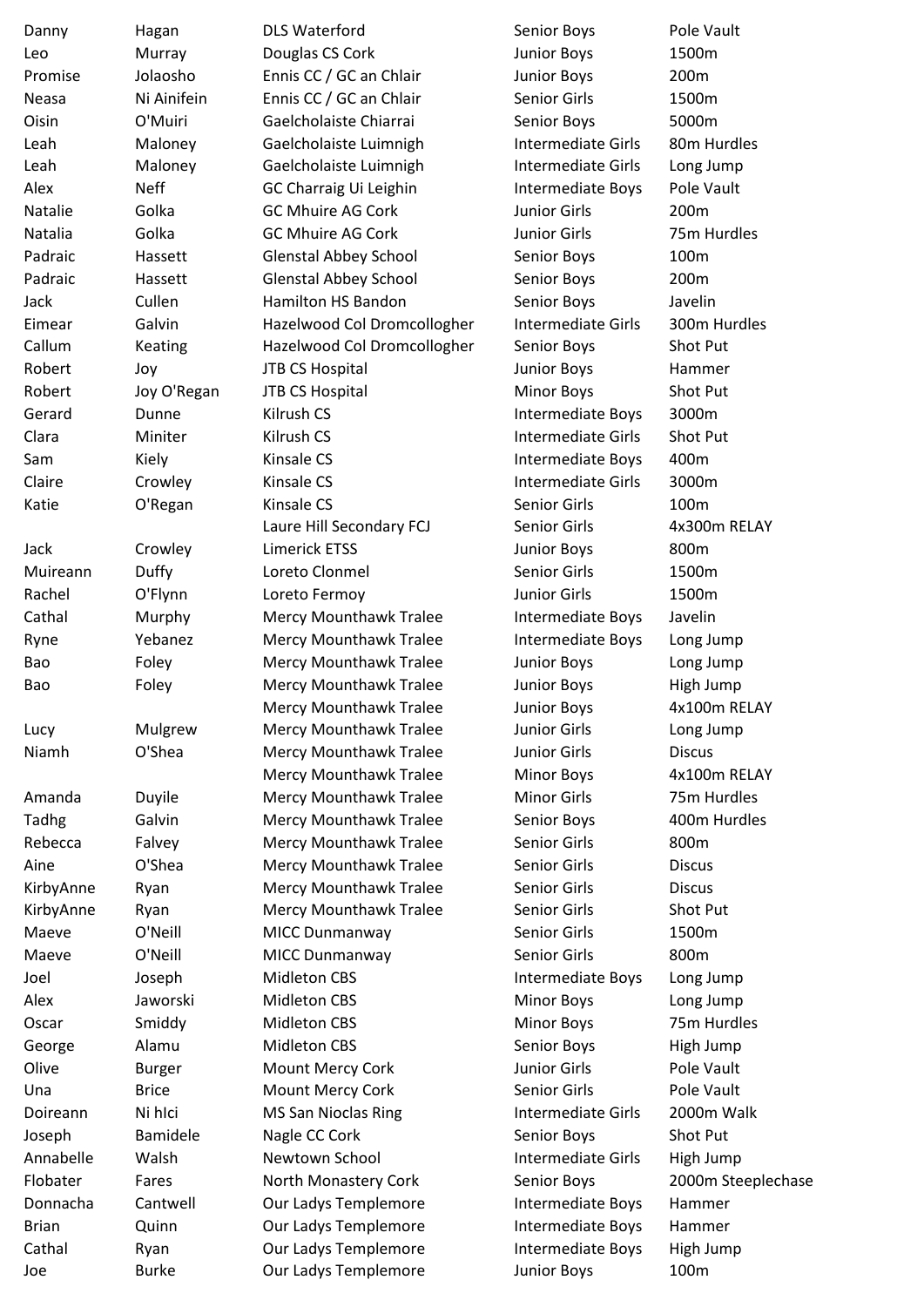| <b>Bobbie</b> | Gleeson             | Our Ladys Templemore           | <b>Junior Boys</b>        | Shot Put                            |
|---------------|---------------------|--------------------------------|---------------------------|-------------------------------------|
| Matthew       | Wilkins             | <b>PBC Cork</b>                | Intermediate Boys         | Triple Jump                         |
| Oscar         | Naughton            | PBC Cork                       | <b>Junior Boys</b>        | <b>Discus</b>                       |
| Oscar         | Naughton            | <b>PBC Cork</b>                | Junior Boys               | Pole Vault                          |
| Conor         | Twomey              | <b>PBC Cork</b>                | U16 Boys                  | <b>MILE</b>                         |
| Emma          | Murray              | <b>Pres Ballingarry</b>        | Senior Girls              | 1500m                               |
| Noelle        | Dillon              | Pres Listowel                  | U16 Girls                 | <b>MILE</b>                         |
| Ryan          | Carey               | Pres Milltown                  | <b>Junior Boys</b>        | 800m                                |
| Sam           | Griffin             | Pres Milltown                  | Senior Boys               | High Jump                           |
| Louise        | <b>Mullins</b>      | Pres Mitchelstown              | Junior Girls              | 75m Hurdles                         |
| Kotryna       | Pacerinskaite       | Pres Mitchelstown              | Senior Girls              | Hammer                              |
| Kotryna       | Pacerinskaite       | Pres Mitchelstown              | Senior Girls              | Shot Put                            |
|               |                     | <b>Pres Thurles</b>            | Senior Girls              | 4x300m RELAY                        |
| Kieran        | O'Cathain           | PS Chorca Dhuibhne             | <b>Minor Boys</b>         | Shot Put                            |
| Tommy         | Arthur              | PS Inbhear Sceine              | Intermediate Boys         | 1500m Steeplechase                  |
| Eabha         | de Faoite           | PS Inbhear Sceine              | Senior Girls              | 3000m Walk                          |
| Abbie         | Dunlop              | PS Inbhear Sceine              | Senior Girls              | 1500m Steeplechase                  |
| Poppi         | Devereux            | PS Trionoide Youghal           | <b>Intermediate Girls</b> | Pole Vault                          |
| Sorcha        | Kilgannon           | PS Trionoide Youghal           | Intermediate Girls        | Pole Vault                          |
| Vladimir      | Boutenko            | PS Trionoide Youghal           | <b>Junior Boys</b>        | Triple Jump                         |
| Adam          | O'Brien             | PS Trionoide Youghal           | <b>Junior Boys</b>        | High Jump                           |
| Adam          | O'Brien             | PS Trionoide Youghal           | Junior Boys               | Triple Jump                         |
| Avril         | Cashman             | PS Trionoide Youghal           | Senior Girls              | 1500m Steeplechase                  |
| Emma          | Landers             | PS Trionoide Youghal           | Senior Girls              | 3000m                               |
| Orla          | O'Sullivan          | Regina Mundi Cork              | Intermediate Girls        | Triple Jump                         |
| Elena         | O'Sullivan          | Regina Mundi Cork              | Junior Girls              | 100m                                |
| Ciara         | O'Mahony            | Regina Mundi Cork              | Senior Girls              | 800m                                |
| Ava           | Rochford            | <b>Rice College Ennis</b>      | <b>Intermediate Girls</b> | High Jump                           |
| Ava           | Rochford            | <b>Rice College Ennis</b>      | <b>Intermediate Girls</b> | Pole Vault                          |
| Cillian       | Hayes               | <b>Rice College Ennis</b>      | <b>Junior Boys</b>        | 800m                                |
| James         | Rochford            | <b>Rice College Ennis</b>      | <b>Junior Boys</b>        | Pole Vault                          |
| Eoghan        | O'Connor            | Rochestown College             | Intermediate Boys         | 1500m                               |
| Shane         | Byrne               | Rochestown College             | <b>Junior Boys</b>        | 1200m Walk                          |
| Darragh       | O'Connor            | Rochestown College             | <b>Junior Boys</b>        | 1500m                               |
| Timmy         | <b>Hawkins</b>      | Rochestown College             | Senior Boys               | 2000m Steeplechase                  |
| Sam           | O'Sullivan          | Rockwell College               | Senior Boys               | 3000m Walk                          |
| Olive         | O'Flynn             | <b>Sacred Heart Clonakilty</b> | <b>Junior Girls</b>       | 1500m                               |
| Eimear        | Ryan                | Salesian Col Pallaskenry       | Junior Girls              | Javelin                             |
| Jade          | Barry               | Scoil Mhuire Carrick'Suir      | Intermediate Girls        | Javelin                             |
|               |                     | Scoil Mhuire Carrick'Suir      | <b>Minor Girls</b>        | 4x100m RELAY                        |
| Maeve         |                     | Scoil Mhuire Cork              | Intermediate Girls        | High Jump                           |
| Katie         | Fleming<br>Naughton | Scoil Mhuire Cork              | Senior Girls              | <b>Discus</b>                       |
| Kate          | Naughton            | Scoil Mhuire Cork              | Senior Girls              | Javelin                             |
| Katie         | O'Keefe             | Scoil Mhuire Cork              | Senior Girls              | 1500m                               |
| Caoimhe       |                     | Skibbereen CS                  | <b>Intermediate Girls</b> |                                     |
| Katie         | Flannery            | Skibbereen CS                  | Intermediate Girls        | 1500m Steeplechase<br><b>Discus</b> |
|               | Kingston            |                                |                           | Javelin                             |
| Katie         | Kingston            | Skibbereen CS                  | <b>Intermediate Girls</b> |                                     |
| Adam          | O'Donovan           | Skibbereen CS                  | <b>Junior Boys</b>        | Javelin                             |
| Adam          | O'Donovan           | Skibbereen CS                  | Junior Boys               | Shot Put                            |
| Diana         | Coakley             | Skibbereen CS                  | Junior Girls              | <b>Discus</b>                       |
| Hannah        | Falvey              | <b>SMGS Blarney</b>            | Intermediate Girls        | 200m                                |
| Hannah        | Falvey              | <b>SMGS Blarney</b>            | <b>Intermediate Girls</b> | 300m                                |
| Nathan        | Sheehy Cremin       | <b>SMI Newcastlewest</b>       | Senior Boys               | 400m                                |
| Nathan        | Sheehy Cremin       | <b>SMI Newcastlewest</b>       | Senior Boys               | 800m                                |
| Oisin         | O'Leary             | SP Sliabh Luchra               | <b>Junior Boys</b>        | High Jump                           |
| Caoimhe       | Carolan             | St Als Carrigtwohill           | Intermediate Girls        | 1500m                               |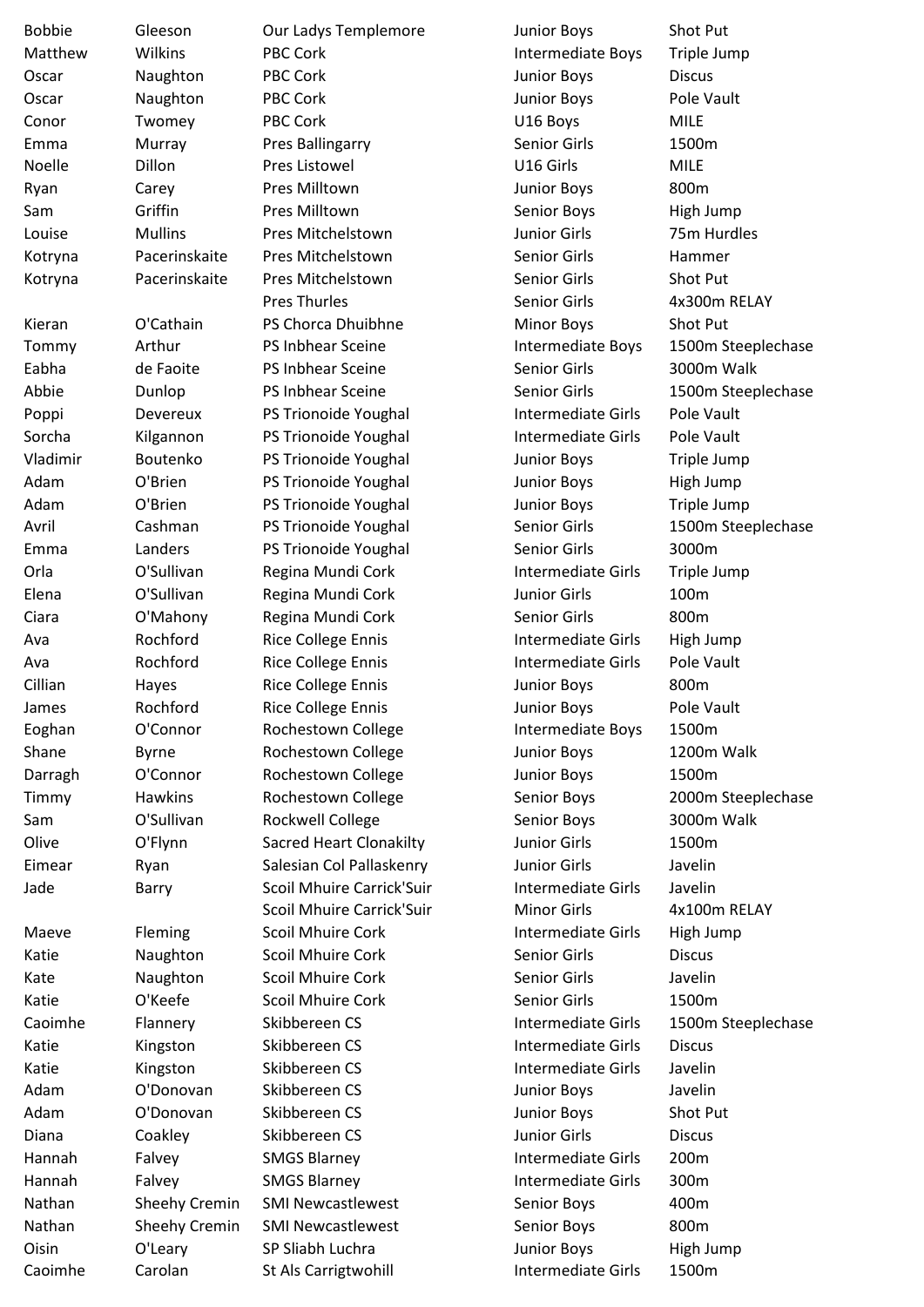| Lucy        | Lynch        | St Als Carrigtwohill          | <b>Junior Girls</b> | High Jump          |
|-------------|--------------|-------------------------------|---------------------|--------------------|
|             |              | St Als Carrigtwohill          | <b>Minor Girls</b>  | 4x100m RELAY       |
| Leah        | Parker       | St Als Carrigtwohill          | Senior Girls        | Hammer             |
| Nicole      | Dinan        | St Angelas Cork               | Intermediate Girls  | 800m               |
| Sophie      | Mulcahy      | St Angelas Cork               | Junior Girls        | 100m               |
| Sophie      | Mulcahy      | St Angelas Cork               | Junior Girls        | 200m               |
| Meabh       | O'Connell    | St Angelas Cork               | <b>Minor Girls</b>  | Shot Put           |
| Lily        | O'Riordan    | St Angelas Cork               | Senior Girls        | Javelin            |
| Libby       | Murphy       | St Angelas Waterford          | Intermediate Girls  | Shot Put           |
|             |              | St Angelas Waterford          | Intermediate Girls  | 4x100m RELAY       |
| Katie       | Nolke        | St Angelas Waterford          | Senior Girls        | 100m Hurdles       |
| Katie       | Nolke        | St Angelas Waterford          | Senior Girls        | Long Jump          |
| Archie      | McNamara     | St Annes Killaloe             | <b>Minor Boys</b>   | 800m               |
|             |              | St Annes Killaloe             | <b>Minor Boys</b>   | 4x100m RELAY       |
| Lucy        | Fitzgerald   | St Annes Tipperary            | Intermediate Girls  | Triple Jump        |
| Grace       | Fitzgerald   | St Annes Tipperary            | Senior Girls        | Long Jump          |
| Grace       | Fitzgerald   | St Annes Tipperary            | Senior Girls        | Triple Jump        |
| Fionn       | O'Murchu     | St Augustines Dungarvan       | Intermediate Boys   | Pole Vault         |
|             | Scanlon      |                               |                     | <b>Discus</b>      |
| Corey       |              | St Augustines Dungarvan       | Intermediate Boys   |                    |
| Corey       | Scanlon      | St Augustines Dungarvan       | Intermediate Boys   | Shot Put           |
| Saoirse     | Quinn        | St Augustines Dungarvan       | Intermediate Girls  | <b>Discus</b>      |
| Saoirse     | Quinn        | St Augustines Dungarvan       | Intermediate Girls  | Hammer             |
| David       | Conroy-Fahey | St Augustines Dungarvan       | <b>Junior Boys</b>  | <b>Discus</b>      |
| Aaron       | Curran       | St Augustines Dungarvan       | <b>Junior Boys</b>  | Pole Vault         |
| Jonathan    | Tutty        | St Augustines Dungarvan       | <b>Junior Boys</b>  | Shot Put           |
| Chloe       | Hearne       | St Augustines Dungarvan       | Junior Girls        | Hammer             |
| Aoife       | Morrissey    | St Augustines Dungarvan       | <b>Junior Girls</b> | Hammer             |
| Emma        | O'Donovan    | St Augustines Dungarvan       | Junior Girls        | Pole Vault         |
| Noah        | Commins      | St Augustines Dungarvan       | <b>Minor Boys</b>   | 800m               |
| Edmond      | Spratt       | St Augustines Dungarvan       | Senior Boys         | 2000m Steeplechase |
| Kate        | Kilgrew      | St Augustines Dungarvan       | Senior Girls        | Pole Vault         |
| OisÃ-n      | Lynch        | <b>St Brendans College</b>    | Intermediate Boys   | 800m               |
| Daragh      | Looney       | <b>St Brendans College</b>    | Senior Boys         | Long Jump          |
| Daragh      | Looney       | <b>St Brendans College</b>    | Senior Boys         | Triple Jump        |
| Cian        | Lynch        | <b>St Brendans College</b>    | Senior Boys         | 400m               |
|             |              | <b>St Brendans College</b>    | Senior Boys         | 4 x 400m RELAY     |
|             |              | <b>St Brendans College</b>    | Senior Boys         | 4x100m RELAY       |
| Aoife       | Callan       | St Brogans Bandon             | Intermediate Girls  | Javelin            |
| Josh        | Judd         | <b>St Colmans CC Midleton</b> | <b>Junior Boys</b>  | <b>Discus</b>      |
| Josh        | Judd         | <b>St Colmans CC Midleton</b> | <b>Junior Boys</b>  | Hammer             |
| Senan       | O'Reilly     | <b>St Colmans Fermoy</b>      | Intermediate Boys   | 800m               |
| Aidan       | Maher        | St Colmans Fermoy             | U16 Boys            | <b>MILE</b>        |
| Andrew      | Scanlon      | St Declans Kilmacthomas       | Intermediate Boys   | Javelin            |
| Rebecca     | Walsh        | St Declans Kilmacthomas       | Junior Girls        | Shot Put           |
| David       | Scanlon      | St Declans Kilmacthomas       | Senior Boys         | <b>Discus</b>      |
| Matthew     | Conway       | <b>St Flannans Ennis</b>      | Intermediate Boys   | Triple Jump        |
| Peter       | Farrell      | <b>St Flannans Ennis</b>      | Intermediate Boys   | 1500m              |
| Holly       | O'Boyle      | <b>St Flannans Ennis</b>      | Intermediate Girls  | 800m               |
| Simon       | Farrell      | <b>St Flannans Ennis</b>      | <b>Junior Boys</b>  | 1500m              |
| Sophie      | Maher        | <b>St Flannans Ennis</b>      | <b>Minor Girls</b>  | 800m               |
| Noah        | McConway     | <b>St Flannans Ennis</b>      | Senior Boys         | <b>Discus</b>      |
| Noah        | McConway     | <b>St Flannans Ennis</b>      | Senior Boys         | Long Jump          |
| Cian        | O'Boyle      | <b>St Flannans Ennis</b>      | Senior Boys         | 1500m              |
| Cian        | O'Boyle      | <b>St Flannans Ennis</b>      | Senior Boys         | 800m               |
| Ben         | Deegan       | St Josephs Borrisoleigh       | <b>Junior Boys</b>  | 200m               |
| Christopher | Diasonama    | St Josephs CBS Nenagh         | Minor Boys          | 100m               |
|             |              |                               |                     |                    |